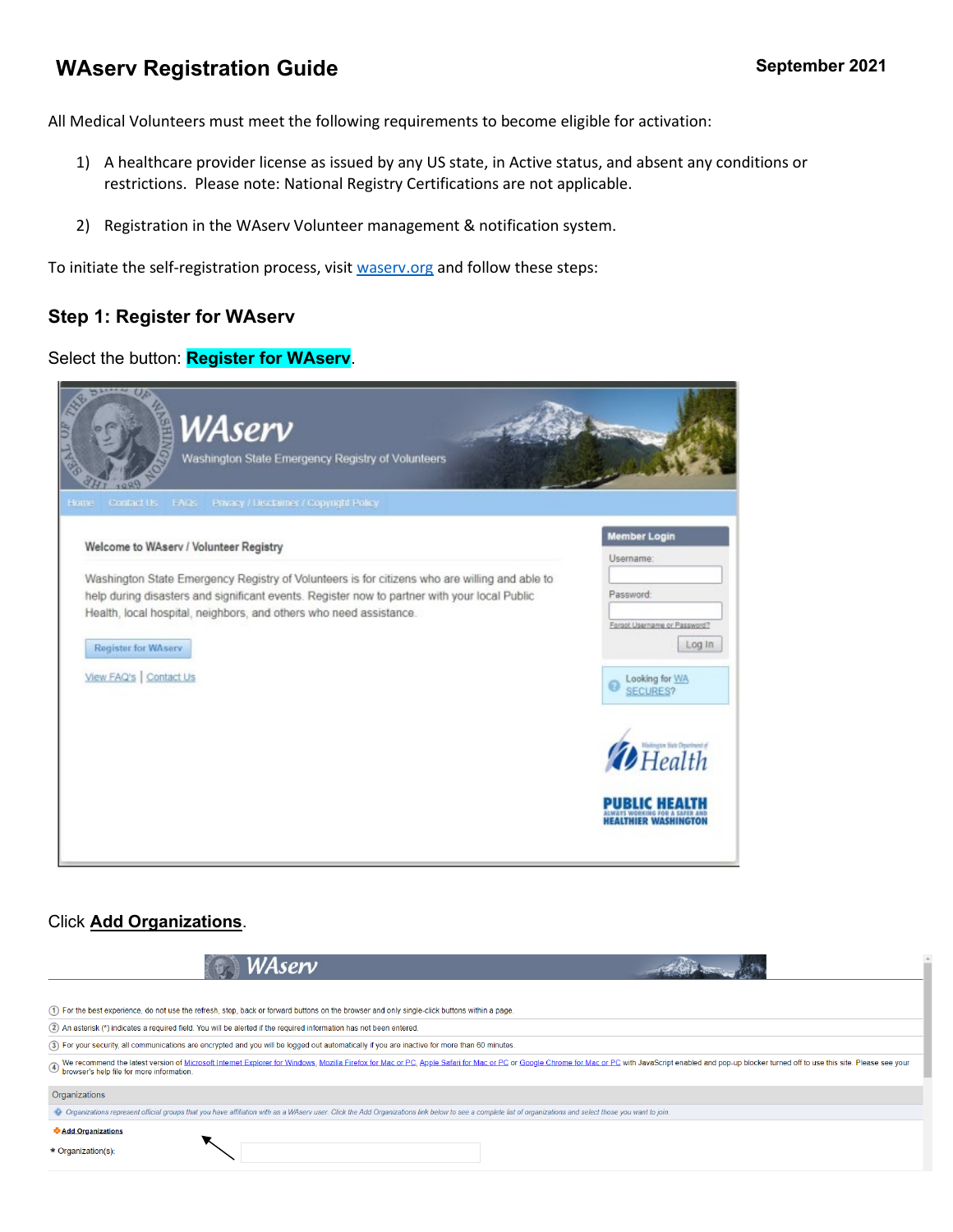# **WAserv Registration Guide September September 2021**

Click the arrow to expand the **COVID-19** menu.

| <b>Organization Selection</b>                                                                                                                                     | $\mathsf{x}$                          |
|-------------------------------------------------------------------------------------------------------------------------------------------------------------------|---------------------------------------|
|                                                                                                                                                                   |                                       |
| Click arrow to expand organization lists.                                                                                                                         | $\overline{\mathbf{q}}$<br>E.g WA MRC |
| LL COVID-19<br><b>Community Health</b><br>ᅭ<br>Medical Reserve Corp<br>1ł.<br><b>Retired Medical Volunteers</b><br>1ł.<br><b>Washington State Responders</b><br>▶ |                                       |
|                                                                                                                                                                   | Cancel<br>Select                      |

### Check the **COVID-19 - In/Out State** box then click **Select**.

|                                                                                                                                                                               | <b>Organization Selection</b>                                                                                                                                               |
|-------------------------------------------------------------------------------------------------------------------------------------------------------------------------------|-----------------------------------------------------------------------------------------------------------------------------------------------------------------------------|
| Click arrow to expand organization lists.                                                                                                                                     | E.g WA MRC<br>۹                                                                                                                                                             |
| <b>ALCOVID-19</b><br>LL COVID-19 - In/Out State<br><b>Community Health</b><br><b>Medical Reserve Corp</b><br><b>Retired Medical Volunteers</b><br>Washington State Responders | COVID-19 - In/Out State<br>Photo<br><b>Description:</b><br>This Organization is for<br>individuals with a state<br>issued health care provider<br>license in Active status. |
|                                                                                                                                                                               | Select<br>Cancel                                                                                                                                                            |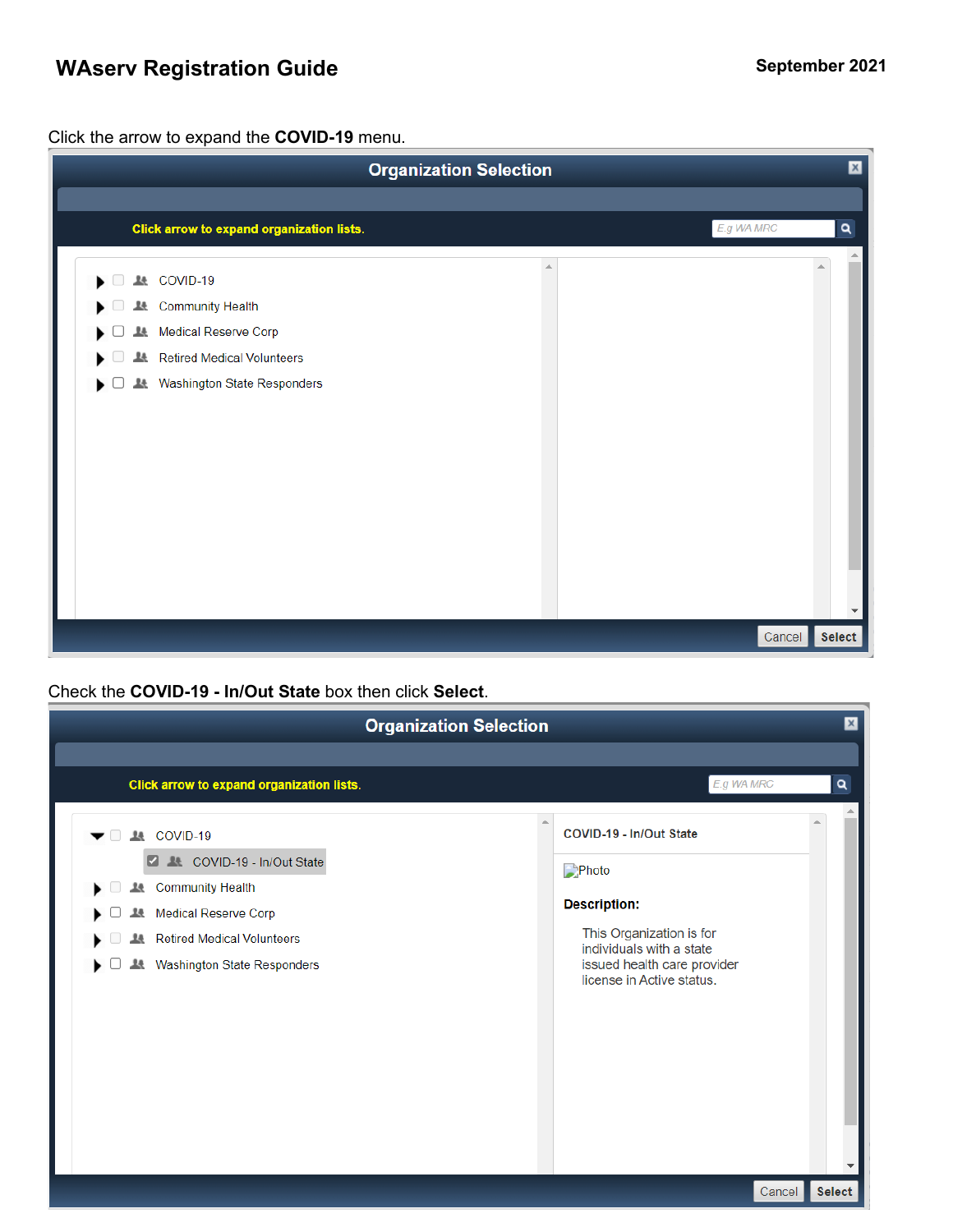# **WAserv Registration Guide September September 2021**

• It is important to complete all required fields of the WAserv registration. Required fields are identified with an asterisk (\*). Not completing these fields will result in delays processing your registration and receiving approval to practice.

|                                                                                                                       | WAserv                                                                                                                                                                                                                   |                                                                                                                                                                                                                                |                                                                                                                                     |
|-----------------------------------------------------------------------------------------------------------------------|--------------------------------------------------------------------------------------------------------------------------------------------------------------------------------------------------------------------------|--------------------------------------------------------------------------------------------------------------------------------------------------------------------------------------------------------------------------------|-------------------------------------------------------------------------------------------------------------------------------------|
|                                                                                                                       |                                                                                                                                                                                                                          |                                                                                                                                                                                                                                |                                                                                                                                     |
|                                                                                                                       | (1) For the best experience, do not use the refresh, stop, back or forward buttons on the browser and only single-click buttons within a page.                                                                           |                                                                                                                                                                                                                                |                                                                                                                                     |
| (2) An asterisk (*) indicates a required field. You will be alerted if the required information has not been entered. |                                                                                                                                                                                                                          |                                                                                                                                                                                                                                |                                                                                                                                     |
|                                                                                                                       | 3) For your security, all communications are encrypted and you will be logged out automatically if you are inactive for more than 60 minutes.                                                                            |                                                                                                                                                                                                                                |                                                                                                                                     |
|                                                                                                                       |                                                                                                                                                                                                                          | @ We recommend the latest version of Microsoft Internet Explorer for Windows, Mozilla Firefox for Mac or PC, Apple Safari for Mac or PC or Google Chrome for Mac or PC with JavaScript enabled and pop-up blocker turned off t |                                                                                                                                     |
| Organizations                                                                                                         |                                                                                                                                                                                                                          |                                                                                                                                                                                                                                |                                                                                                                                     |
|                                                                                                                       | Organizations represent official groups that you have affiliation with as a WAserv user. Click the Add Organizations link below to see a complete list of organizations and select those you want to join.               |                                                                                                                                                                                                                                |                                                                                                                                     |
| Add Organizations                                                                                                     |                                                                                                                                                                                                                          |                                                                                                                                                                                                                                |                                                                                                                                     |
| * Organization(s):                                                                                                    | COVID-19 - In/Out State x                                                                                                                                                                                                |                                                                                                                                                                                                                                |                                                                                                                                     |
| <b>Account Information</b>                                                                                            |                                                                                                                                                                                                                          |                                                                                                                                                                                                                                |                                                                                                                                     |
|                                                                                                                       | Creating an account is the first step in the WAserv registration process. You will use your account usemame and password each time you log into WAserv.                                                                  |                                                                                                                                                                                                                                |                                                                                                                                     |
| * Username:                                                                                                           | The username must be at least six (6)<br>characters long and cannot contain spaces.<br>Acceptable characters include alphanumeric (A-<br>$Z$ , 0-9) and the symbols $@$ , $-$ , and<br>Usernames are not case sensitive. |                                                                                                                                                                                                                                |                                                                                                                                     |
| * Password:                                                                                                           |                                                                                                                                                                                                                          |                                                                                                                                                                                                                                | x Password must be 10 characters or longer<br><b>×Password must contain a number</b>                                                |
| * Confirm Password:                                                                                                   |                                                                                                                                                                                                                          |                                                                                                                                                                                                                                | x Password must contain a special character<br>x Password must contain uppercase letter<br><b>×Confirmation password must match</b> |
| * Secret Question:                                                                                                    | Select<br>$\check{ }$                                                                                                                                                                                                    |                                                                                                                                                                                                                                |                                                                                                                                     |
| * Secret Answer:                                                                                                      |                                                                                                                                                                                                                          |                                                                                                                                                                                                                                |                                                                                                                                     |

### Click the link for **Profile Summary** to go to the next step in completing your registration.

|                  | <b>Attention Required</b>                                                                                                                                                                                                       |  |
|------------------|---------------------------------------------------------------------------------------------------------------------------------------------------------------------------------------------------------------------------------|--|
| Alert 1 of 1     |                                                                                                                                                                                                                                 |  |
|                  | Congratulations, you are now registered for WAserv.                                                                                                                                                                             |  |
| Profile Summary. | Your initial registration for WAserv is now complete. However, additional information is needed in order to<br>make you eligible for potential deployments. Please take the time to fill out all of the sections listed in your |  |
|                  | This message will appear each time you return to the Home page until all sections are completed.                                                                                                                                |  |
|                  |                                                                                                                                                                                                                                 |  |
|                  |                                                                                                                                                                                                                                 |  |
|                  |                                                                                                                                                                                                                                 |  |
|                  |                                                                                                                                                                                                                                 |  |
|                  |                                                                                                                                                                                                                                 |  |